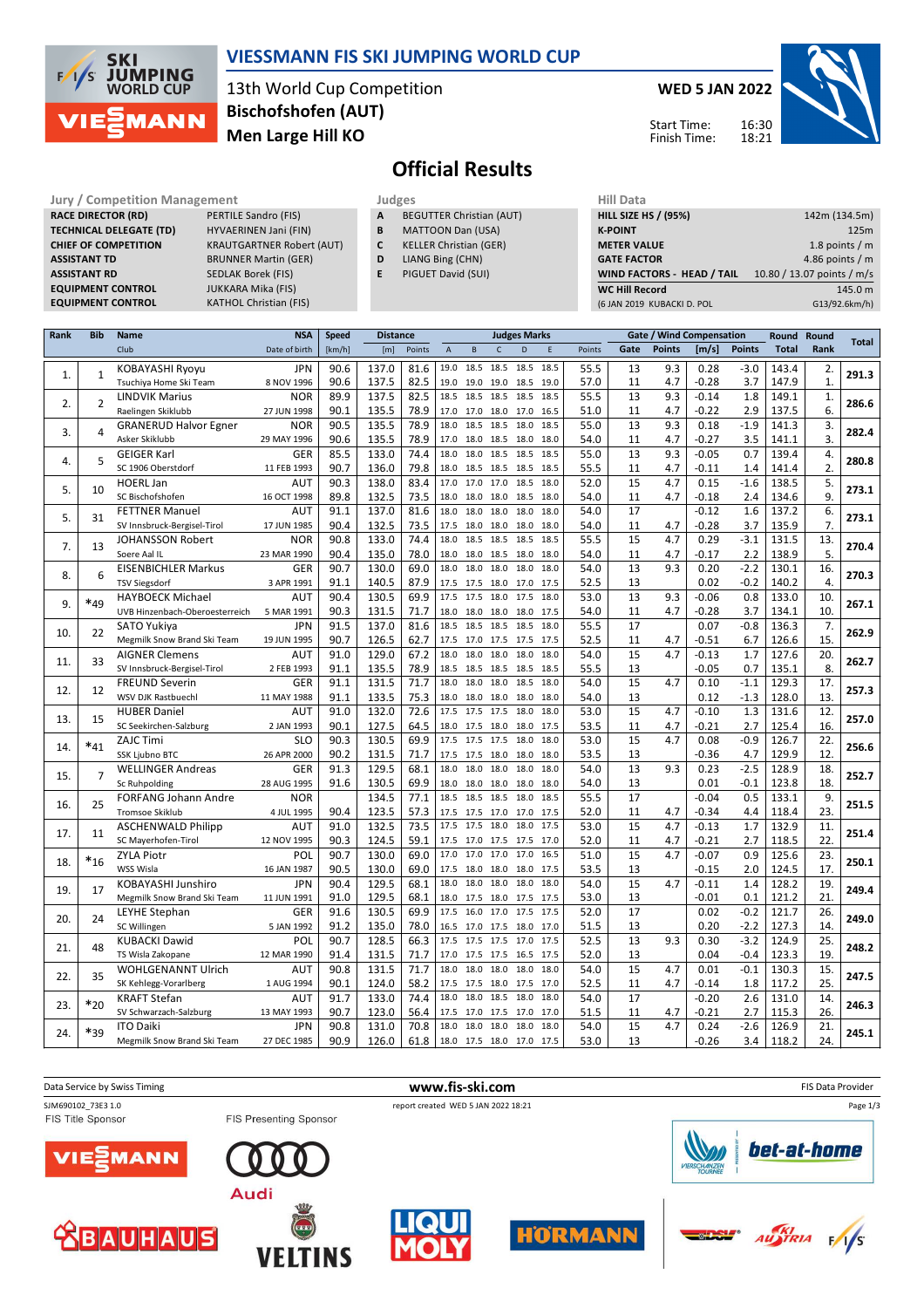

### **VIESSMANN FIS SKI JUMPING WORLD CUP**

13th World Cup Competition **Men Large Hill KO Bischofshofen (AUT)**

**WED 5 JAN 2022**

Start Time: Finish Time:



## **Official Results**

| <b>Rank</b> | <b>Bib</b>     | <b>Name</b>                                        | <b>NSA</b>                | <b>Speed</b> | <b>Distance</b> |              |             |              |                                  | <b>Judges Marks</b>      |              |              |          | <b>Gate / Wind Compensation</b> |                 |                  | Round Round    |                                                                                                                                                                                                                                                                                |              |
|-------------|----------------|----------------------------------------------------|---------------------------|--------------|-----------------|--------------|-------------|--------------|----------------------------------|--------------------------|--------------|--------------|----------|---------------------------------|-----------------|------------------|----------------|--------------------------------------------------------------------------------------------------------------------------------------------------------------------------------------------------------------------------------------------------------------------------------|--------------|
|             |                | Club                                               | Date of birth             | [km/h]       | [m]             | Points       | $\mathsf A$ | $\, {\bf B}$ | $\mathsf{C}$                     | D                        | $\mathsf E$  | Points       | Gate     | <b>Points</b>                   | [m/s]           | <b>Points</b>    | <b>Total</b>   | Rank                                                                                                                                                                                                                                                                           | <b>Total</b> |
| 25.         | $* q$          | <b>KOS Lovro</b><br>SSK Ilirija                    | <b>SLO</b><br>23 JUL 1999 | 90.5<br>90.4 | 136.0<br>138.5  | 79.8<br>84.3 | 10.5        | 9.0          | 11.0<br>16.0 16.0 16.0 16.0      | 7.0                      | 9.5<br>16.5  | 29.0<br>48.0 | 15<br>13 | 4.7                             | 0.13<br>0.05    | $-1.4$<br>$-0.5$ | 112.1<br>131.8 | 31.<br>11.                                                                                                                                                                                                                                                                     | 243.9        |
| 26.         | 23             | PEIER Killian<br>Vallee du Joux                    | SUI<br>28 MAR 1995        | 91.6<br>91.0 | 130.0<br>133.0  | 69.0<br>74.4 | 18.0        | 18.0         | 17.5 17.5 18.0<br>18.0           | 18.0<br>18.0             | 18.0<br>18.0 | 53.5<br>54.0 | 17<br>13 |                                 | 0.11<br>0.57    | $-1.2$<br>$-6.2$ | 121.3          | 28.                                                                                                                                                                                                                                                                            | 243.5        |
|             |                | <b>SADREEV Danil</b>                               | <b>RUS</b>                | 90.2         | 129.5           | 68.1         | 17.0        | 17.5         | 17.5                             | 16.5                     | 17.0         | 51.5         | 13       | 9.3                             | 0.35            | $-3.8$           |                |                                                                                                                                                                                                                                                                                |              |
| 27.         | 8              | MBU DOD SDUSSH Leninogorsk                         | 7 MAY 2003                | 90.4         | 126.5           | 62.7         |             |              | 17.5 17.0 17.5 17.0              |                          | 17.5         | 52.0         | 13       |                                 | $-0.02$         | 0.3              | 115.0          |                                                                                                                                                                                                                                                                                | 240.1        |
|             |                | <b>PREVC Peter</b>                                 | <b>SLO</b>                | 90.7         | 133.5           | 75.3         | 18.0        | 18.0         | 18.5                             | 18.0                     | 18.5         | 54.5         | 15       | 4.7                             | 0.12            | $-1.3$           | 133.2          | 8.                                                                                                                                                                                                                                                                             |              |
| 28.         | 42             | SK Triglav Kranj                                   | 20 SEP 1992               | 90.0         | 116.5           | 44.7         |             |              | 16.5 16.5 16.5                   | 16.5                     | 16.5         | 49.5         | 11       | 4.7                             | $-0.40$         | 5.2              | 104.1          | 30.                                                                                                                                                                                                                                                                            | 237.3        |
| 29.         | 21             | <b>DESCHWANDEN Gregor</b>                          | SUI                       | 91.6         | 129.5           | 68.1         |             |              | 17.5 17.0 17.0                   | 18.0                     | 17.5         | 52.0         | 17       |                                 | $-0.12$         | 1.6              | 121.7          | 26.                                                                                                                                                                                                                                                                            | 236.8        |
|             |                | Horw                                               | 27 FEB 1991               | 90.9         | 127.5           | 64.5         | 17.0        | 18.0         | 17.5                             | 17.5                     | 17.5         | 52.5         | 13       |                                 | 0.18            | $-1.9$           |                |                                                                                                                                                                                                                                                                                |              |
| 30.         | 37             | <b>WOLNY Jakub</b><br>LKS Klimczok Bystra          | POL<br>15 MAY 1995        | 90.3<br>90.1 | 124.0<br>125.0  | 58.2<br>60.0 | 17.0        |              | 17.5 17.5<br>17.5 17.5 17.5 17.5 | 17.5                     | 17.5<br>17.0 | 52.5<br>52.5 | 15<br>13 | 4.7                             | $-0.02$<br>0.32 | 0.3<br>$-3.5$    |                |                                                                                                                                                                                                                                                                                | 224.7        |
|             |                | NAKAMURA Naoki                                     | <b>JPN</b>                | 89.9         | 123.0           | 56.4         |             |              | 17.5 17.5 17.0                   | 17.0                     | 17.5         | 52.0         | 15       | 4.7                             | $-0.08$         | 1.0              |                |                                                                                                                                                                                                                                                                                |              |
| 31.         | 32             | Tokai University Sapporo Ski Club                  | 19 SEP 1996               | 89.6         | 118.0           | 47.4         |             |              | 17.0 17.0 17.0                   | 17.0                     | 16.5         | 51.0         | 13       |                                 | 0.07            | $-0.8$           | 97.6           | 31.                                                                                                                                                                                                                                                                            | 211.7        |
|             |                |                                                    |                           |              |                 |              |             |              |                                  |                          |              |              |          |                                 |                 |                  |                |                                                                                                                                                                                                                                                                                |              |
|             |                | not qualified for 2nd round                        |                           |              |                 |              |             |              |                                  |                          |              |              |          |                                 |                 |                  |                |                                                                                                                                                                                                                                                                                |              |
| 32.         | 29             | <b>SCHMID Constantin</b>                           | <b>GER</b>                | 91.7         | 132.0           | 72.6         | 18.0        | 18.0         | 18.0                             | 18.5                     | 18.0         | 54.0         | 17       |                                 | 0.13            | $-1.4$           | 125.2          | 32.                                                                                                                                                                                                                                                                            | 125.2        |
|             |                | Wsv Oberaudorf                                     | 27 NOV 1999               |              |                 |              |             |              |                                  |                          |              |              |          |                                 |                 |                  |                |                                                                                                                                                                                                                                                                                |              |
| 33.         | 46             | <b>KLIMOV Evgenii</b>                              | <b>RUS</b>                | 90.3         | 127.0           | 63.6         |             |              | 17.5 17.5 18.0                   | 17.5                     | 17.5         | 52.5         | 13       | 9.3                             | 0.09            | $-1.0$           |                |                                                                                                                                                                                                                                                                                | 124.4        |
|             |                | Perm / Moscow RGSH Stolica<br><b>KYTOSAHO Niko</b> | 3 FEB 1994<br><b>FIN</b>  | 89.7         | 128.0           | 65.4         |             |              |                                  | 17.5 17.5 17.5 17.5 17.5 |              | 52.5         | 15       | 4.7                             | $-0.08$         | 1.0              |                |                                                                                                                                                                                                                                                                                |              |
| 34.         | 18             | Paimion urheilijat                                 | 18 DEC 1999               |              |                 |              |             |              |                                  |                          |              |              |          |                                 |                 |                  |                |                                                                                                                                                                                                                                                                                | 123.6        |
|             |                | <b>LACKNER Thomas</b>                              | AUT                       | 90.8         | 128.5           | 66.3         |             |              | 17.5 17.5 18.0 17.5              |                          | 17.5         | 52.5         | 15       | 4.7                             | $-0.01$         | 0.1              |                | 34.                                                                                                                                                                                                                                                                            |              |
| 34.         | 40             | HSV Absam-Bergisel-Tirol                           | 9 APR 1993                |              |                 |              |             |              |                                  |                          |              |              |          |                                 |                 |                  |                |                                                                                                                                                                                                                                                                                | 123.6        |
| 36.         | 38             | ZOGRAFSKI Vladimir                                 | <b>BUL</b>                | 89.9         | 130.0           | 69.0         |             |              | 17.5 17.5 18.0                   | 18.0                     | 18.0         | 53.5         | 15       | 4.7                             | 0.37            | $-4.0$           | 123.2          | 36.                                                                                                                                                                                                                                                                            | 123.2        |
|             |                | <b>NSA</b>                                         | 14 JUL 1993               |              |                 |              |             |              |                                  |                          |              |              |          |                                 |                 |                  |                |                                                                                                                                                                                                                                                                                |              |
| 37.         | 26             | <b>LANISEK Anze</b>                                | <b>SLO</b>                |              | 129.5           | 68.1         |             |              |                                  | 18.0 17.5 18.0 17.5 18.0 |              | 53.5         | 17       |                                 | $-0.07$         | 0.9              | 122.5          |                                                                                                                                                                                                                                                                                | 122.5        |
|             |                | <b>Ssk Menges</b>                                  | 20 APR 1996               |              |                 |              |             |              |                                  |                          |              |              |          |                                 |                 |                  |                |                                                                                                                                                                                                                                                                                |              |
| 38.         | $\overline{3}$ | <b>TANDE Daniel Andre</b>                          | <b>NOR</b>                | 90.8         | 125.5           | 60.9         |             |              | 18.0 17.5 17.5                   | 17.5                     | 17.5         | 52.5         | 13       | 9.3                             | 0.07            | $-0.8$           |                |                                                                                                                                                                                                                                                                                | 121.9        |
|             |                | Kongsberg If<br><b>WASEK Pawel</b>                 | 24 JAN 1994<br>POL        | 90.8         | 127.5           | 64.5         |             |              | 17.5 17.5 18.0                   | 17.5                     | 17.5         | 52.5         | 17       |                                 | 0.10            | $-1.1$           |                |                                                                                                                                                                                                                                                                                |              |
| 39.         | 28             | WSS Wisla                                          | 2 JUN 1999                |              |                 |              |             |              |                                  |                          |              |              |          |                                 |                 |                  |                |                                                                                                                                                                                                                                                                                | 115.9        |
|             |                | <b>TSCHOFENIG Daniel</b>                           | AUT                       | 90.6         | 123.0           | 56.4         |             |              |                                  | 17.5 17.0 17.5 17.0 17.5 |              | 52.0         | 15       | 4.7                             | $-0.16$         | 2.1              | 115.2          |                                                                                                                                                                                                                                                                                |              |
| 40.         | 36             | SV Achomitz-Zahomc                                 | 28 MAR 2002               |              |                 |              |             |              |                                  |                          |              |              |          |                                 |                 |                  |                |                                                                                                                                                                                                                                                                                | 115.2        |
|             | 47             | <b>BRESADOLA Giovanni</b>                          | <b>ITA</b>                | 90.4         | 121.0           | 52.8         |             |              | $\overline{17.0}$ 17.0 17.5      | 17.0                     | 17.0         | 51.0         | 13       | 9.3                             | $-0.14$         | 1.8              | 114.9          | 41.                                                                                                                                                                                                                                                                            |              |
| 41.         |                | C.S. ESERCITO                                      | 17 FEB 2001               |              |                 |              |             |              |                                  |                          |              |              |          |                                 |                 |                  |                |                                                                                                                                                                                                                                                                                | 114.9        |
| 42.         | 44             | <b>IPCIOGLU Fatih Arda</b>                         | <b>TUR</b>                | 89.7         | 124.0           | 58.2         | 16.5        | 15.5         | 17.0                             | 17.5                     | 17.0         | 50.5         | 13       | 9.3                             | 0.32            | $-3.5$           | 114.5          | 42.                                                                                                                                                                                                                                                                            | 114.5        |
|             |                | Tuerkiye Kayak Federasyonu                         | 28 SEP 1997               |              |                 |              |             |              |                                  |                          |              |              |          |                                 |                 |                  |                |                                                                                                                                                                                                                                                                                |              |
| 43.         | 45             | <b>AMMANN Simon</b>                                | SUI                       | 90.0         | 124.0           | 58.2         |             |              |                                  | 16.0 16.5 16.5 16.5      | 16.0         | 49.0         | 13       | 9.3                             | 0.20            | $-2.2$           |                |                                                                                                                                                                                                                                                                                | 114.3        |
|             |                | <b>SSC Toggenburg</b><br><b>AIGRO Artti</b>        | 25 JUN 1981<br><b>EST</b> | 90.4         | 126.0           | 61.8         |             |              | 17.5 17.0 17.0                   | 17.0                     | 17.5         | 51.5         | 17       |                                 | $-0.06$         | 0.8              |                |                                                                                                                                                                                                                                                                                |              |
| 44.         | 30             | Pohjakotkas                                        | 29 AUG 1999               |              |                 |              |             |              |                                  |                          |              |              |          |                                 |                 |                  |                |                                                                                                                                                                                                                                                                                | 114.1        |
|             |                | <b>JELAR Ziga</b>                                  | <b>SLO</b>                | 88.8         | 122.0           | 54.6         |             |              | 17.5 17.5 17.5 17.5              |                          | 17.5         | 52.5         | 15       | 4.7                             | $-0.07$         | 0.9              | 112.7          | 45.                                                                                                                                                                                                                                                                            |              |
| 45.         | 19             | Sk Triglav kranj                                   | 22 OCT 1997               |              |                 |              |             |              |                                  |                          |              |              |          |                                 |                 |                  |                |                                                                                                                                                                                                                                                                                | 112.7        |
| 46.         | 27             | <b>PASCHKE Pius</b>                                | GER                       | 91.3         | 123.5           | 57.3         |             |              |                                  | 17.5 17.0 17.5 17.0 17.0 |              | 51.5         | 17       |                                 | 0.07            | $-0.8$           | 108.0          | 46.                                                                                                                                                                                                                                                                            | 108.0        |
|             |                | WSV Kiefersfelden                                  | 20 MAY 1990               |              |                 |              |             |              |                                  |                          |              |              |          |                                 |                 |                  |                |                                                                                                                                                                                                                                                                                |              |
| 47.         | 34             | <b>RAINER Stefan</b>                               | AUT                       | 90.3         | 119.0           | 49.2         | 17.0        | 17.0         | 16.5                             | 17.0                     | 16.5         | 50.5         | 15       | 4.7                             | $-0.10$         | 1.3              | 105.7          |                                                                                                                                                                                                                                                                                | 105.7        |
|             |                | SV Schwarzach                                      | 15 AUG 1999               |              |                 |              |             |              |                                  |                          |              |              |          |                                 |                 |                  |                |                                                                                                                                                                                                                                                                                |              |
| 48.         | 50             | <b>TROFIMOV Roman</b>                              | <b>RUS</b><br>19 NOV 1989 | 90.3         | 108.0           | 29.4         | 16.0        | 15.5         | 15.5                             | 16.0                     | 16.0         | 47.5         | 13       | 9.3                             | 0.08            | $-0.9$           |                |                                                                                                                                                                                                                                                                                | 85.3         |
|             |                | Sdushor CSP N. Novgorod<br><b>MALTSEV Kevin</b>    | <b>EST</b>                | 89.6         | 107.0           | 27.6         |             |              | 16.0 16.0 16.0 16.0              |                          | 16.0         | 48.0         | 13       | 9.3                             | 0.15            | $-1.6$           |                | 122.2<br>20.<br>125.1<br>24.<br>28.<br>27.<br>115.1<br>115.7<br>29.<br>109.0<br>29.<br>114.1<br>30.<br>33.<br>124.4<br>123.6<br>34.<br>123.6<br>37.<br>121.9<br>38.<br>39.<br>115.9<br>40.<br>43.<br>114.3<br>44.<br>114.1<br>47.<br>85.3<br>48.<br>83.3<br>49.<br>65.1<br>50. |              |
| 49.         | 43             | Elva Skiclub                                       | 4 JUL 2000                |              |                 |              |             |              |                                  |                          |              |              |          |                                 |                 |                  |                |                                                                                                                                                                                                                                                                                | 83.3         |
|             |                | MOGEL Zak                                          | <b>SLO</b>                | 90.9         | 101.5           | 17.7         |             |              |                                  | 15.5 14.5 15.5 16.0 14.0 |              | 45.5         | 15       | 4.7                             | 0.26            | $-2.8$           |                |                                                                                                                                                                                                                                                                                |              |
| 50.         | 14             | Ssk Ljubno btc                                     | 2 MAR 2001                |              |                 |              |             |              |                                  |                          |              |              |          |                                 |                 |                  |                |                                                                                                                                                                                                                                                                                | 65.1         |

Data Service by Swiss Timing **WWW.fis-ski.com www.fis-ski.com FIS Data Provider** SJM690102\_73E3 1.0 report created WED 5 JAN 2022 18:21<br>FIS Title Sponsor FIS Presenting Sponsor report created WED 5 JAN 2022 18:21 Page 2/3bet-at-home /IE. MANN Audi **HÖRMANN**  $\frac{1}{2}$ **BAUHAUS TALL VELTINS**